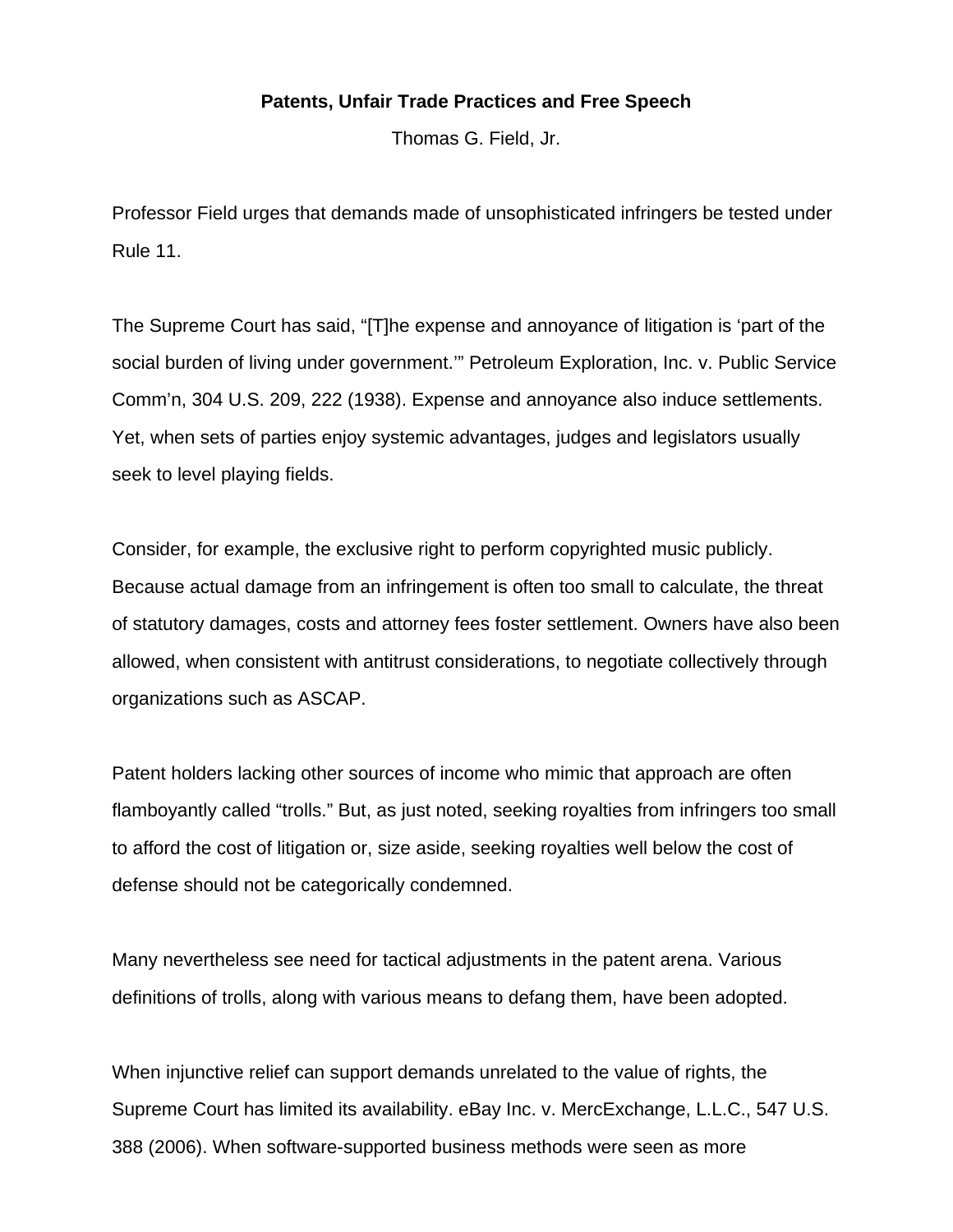problematic than other inventions, the Court also, but with less success, endeavored to cabin patentability. Some view pending consideration of CLS Bank Intern. v. Alice Corp. Pty. Ltd., 717 F.3d 1269 (Fed. Cir. 2013) (en banc), with optimism I do not share. Six opinions each venture to describe the elephant, but none commands a majority. This confirms the notion that a subject matter fixation is misguided. *See, e.g., MySpace* - Eschewing a "Murky Mess"

Others troll-related proposals are made with surprising frequency. Last August, the U.S. Government Accounting Office described various of those, but it also found the severity and sources of problems unclear. In general, therefore discretion seems wise.

Yet the Vermont AG is addressing one problem that in a way that warrants applause. As aptly summarized by Ryan Davis, *'Patent Troll' Wants Vt. AG Consumer Protection Suit Nixed,* Law360, Sept. 20, 2013, the AG's complaint alleges that MPHJ Technology Investments LLC, violated a statute by "sending letters to small companies threatening litigation and informing the recipients that other alleged infringers had paid roughly \$1,000 per employee to settle the charges, but never actually intending to sue anyone." That the AG calls it a "troll" leads MPHJ to claim that it is being pursued solely because of its "nonpracticing entity business model."

MPHJ, however, settled a similar suit in Minnesota by "agree[ing] to let the state review its licensing demand letters before they are sent out." *Id*. That modest success aside, state initiatives seem to conflict with the Federal Circuit's approach in related circumstances. Relying on, e.g., patentees' obligation to give notice under 35 U.S.C. § 287(b)(2), it has required proof that infringement allegations are "objectively baseless" before their dissemination can be enjoined. *See* Pre-Litigation Hardball After Dominant Semiconductors, where I suggest that injunctions should be available under Lanham Act § 43(a)(1)(B) or equivalent state law if patentees' are incapable of satisfying the good faith requirements of Fed. R. Civ. P. 11.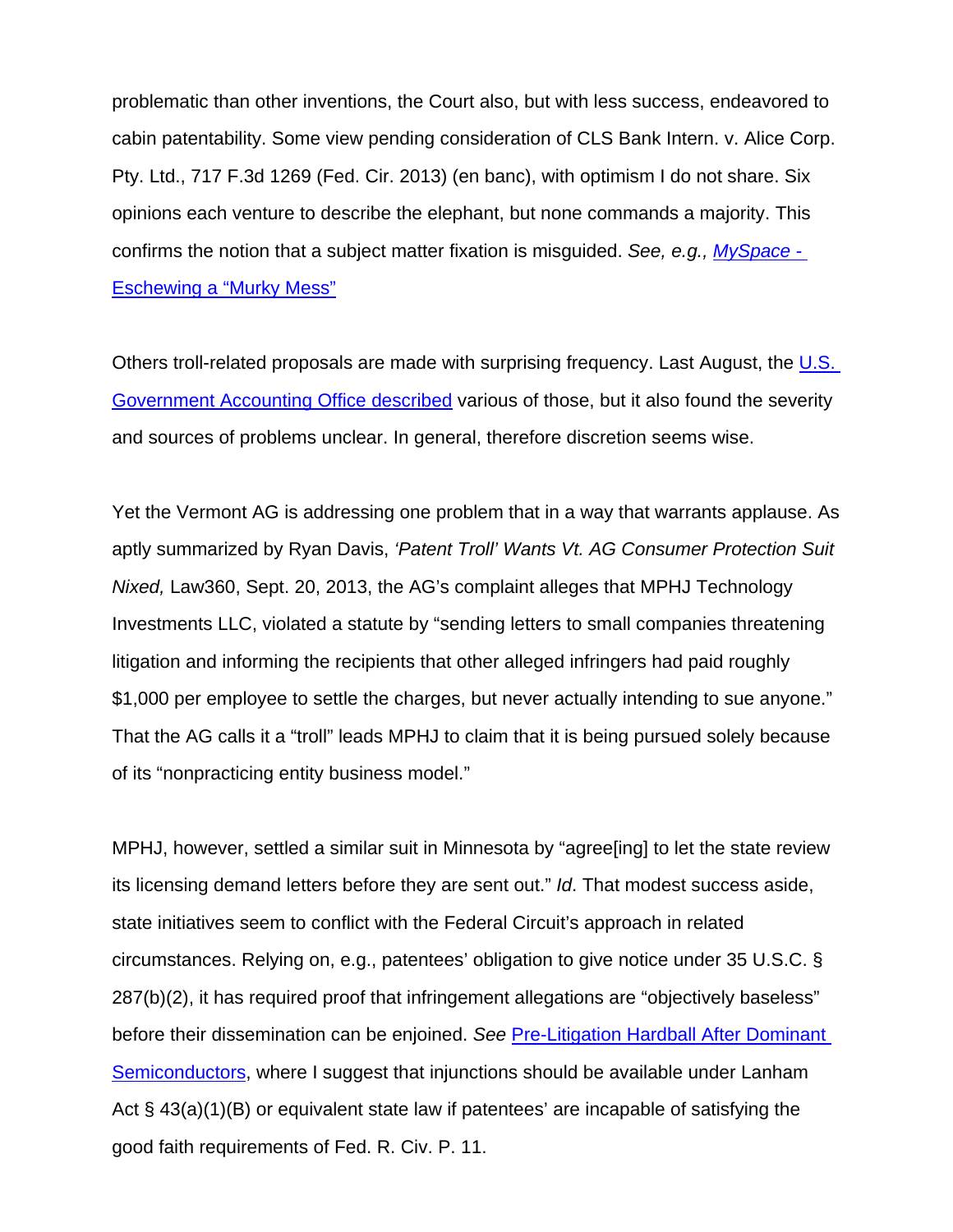That approach also seems viable with respect to public actions under § 5 of the FTCA § 5(a)(1), 15 U.S.C. § 45(a)(1) ("unfair or deceptive acts or practices in or affecting commerce, are hereby declared unlawful") or state laws modeled on that statute. As related by Erica Becker, at least one Commissioner seems inclined to view the prospect of such actions favorably. See FTC's Ohlhausen Pushes For Targeted 'Troll' Enforcement, Law360, Feb. 13, 2014.

Objections, backed up by § 287(b)(2), must be addressed. They should not be dispositive, however, when speech is commercial and "sophisticated deception" is based on "clever use of innuendo, indirect intimations, and ambiguous suggestions;" American Home Products Corp. v. Johnson & Johnson, 577 F.2d 160, 165 (2d Cir. 1978).

NLRB v. Gissel Packing Co., 395 U.S. 575, 620 (1969), confronts tension between speakers' and listeners' rights in an analogous setting. As the opinion recounts at 617, interference with employees' rights to self-organization is forbidden by 29 U.S.C. § 158(a)(1). Moreover, § 158(c) provides, "the expression of views, or their dissemination in any form, "shall not… be evidence of an unfair labor practice…, if such expression contains no threat of reprisal or force or promise of benefit." Deprived of the fruits of aggressive electioneering, "[p]etitioner argue[d] that the line between so-called permitted predictions and proscribed threats is too vague to stand up under traditional First Amendment analysis." 395 U.S. at 620. The unanimous opinion disagrees, finding the employer capable of "avoid[ing] coercive speech simply by avoiding conscious overstatements he has reason to believe will mislead his employees." *Id*.

Holding patentees likewise accountable for coercive overstatements designed to mislead seems eminently reasonable. This is compelling when speakers have sophisticated understanding of patent law and putative infringers faced with unpleasant